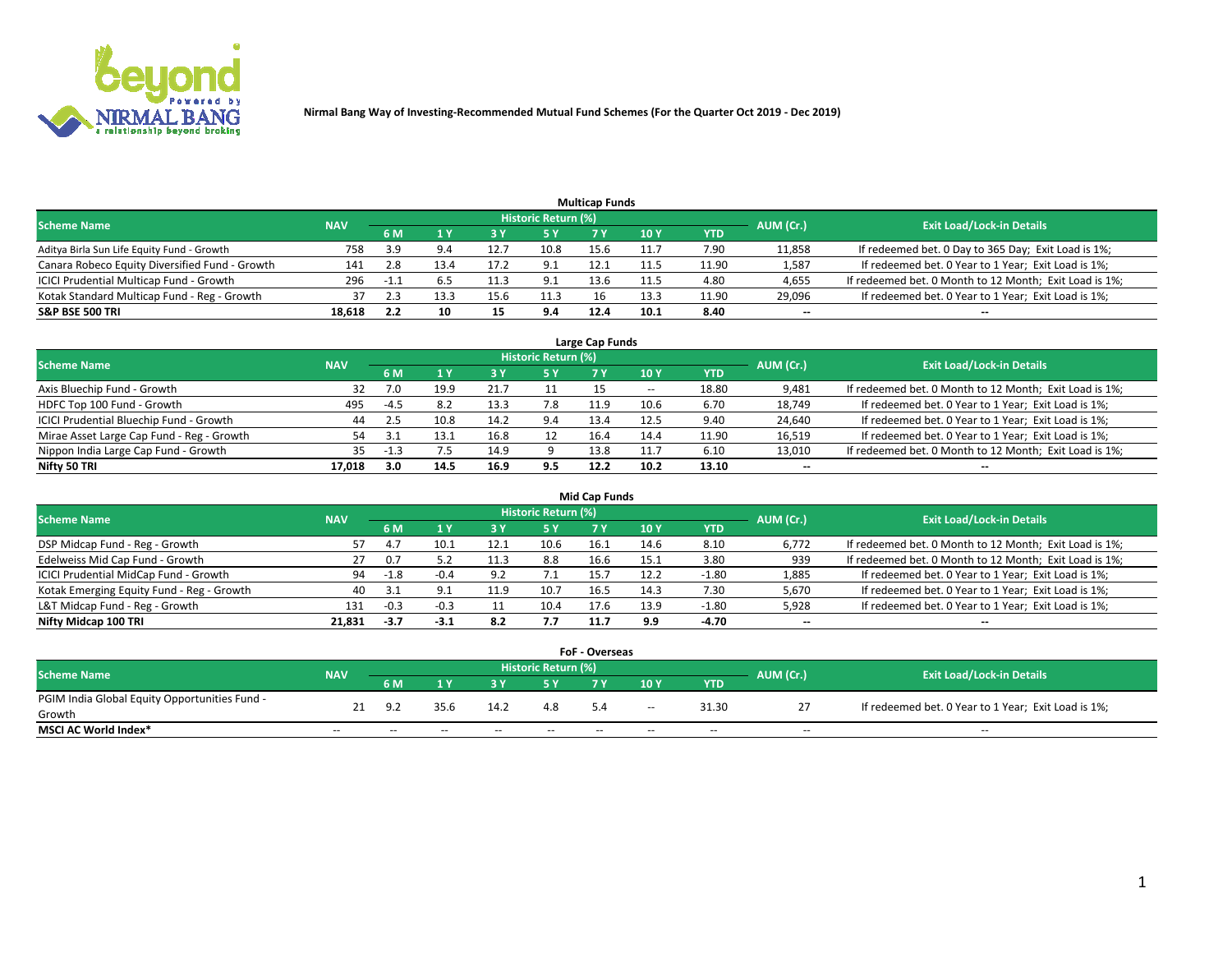

|                                                  |            |     |     |      | Historic Return (%) | Large & Midcap |      |      |           |                                                     |
|--------------------------------------------------|------------|-----|-----|------|---------------------|----------------|------|------|-----------|-----------------------------------------------------|
| <b>Scheme Name</b>                               | <b>NAV</b> | 6 M |     |      |                     |                | 10 Y | YTD  | AUM (Cr.) | <b>Exit Load/Lock-in Details</b>                    |
| Canara Robeco Emerging Equities - Growth         | 96         | 1.9 | 9.6 | 15.  | 12.2                | 19.7           | 18.1 | 8.10 | 5,258     | If redeemed bet. 0 Year to 1 Year; Exit Load is 1%; |
| Invesco India Growth Opportunities Fund - Growth |            |     |     | 16.7 | 10.8                | 14.9           | 12.3 | 9.90 | 2,108     | If redeemed bet. 0 Year to 1 Year; Exit Load is 1%; |
| Principal Emerging Bluechip Fund - Growth        | 107        | 3.0 |     | 13.5 | 11.1                |                | 14.5 | 5.80 | 2,120     | If redeemed bet. 0 Year to 1 Year; Exit Load is 1%; |
| NIFTY Large Midcap 250 TRI                       | 7.352      |     | 6.8 | 14.3 | 10.1                | 13.6           | 11.1 | 5.10 | $\sim$    | $- -$                                               |

| <b>Focused Funds</b>             |            |       |      |      |                            |      |       |            |                          |                                                        |  |  |  |
|----------------------------------|------------|-------|------|------|----------------------------|------|-------|------------|--------------------------|--------------------------------------------------------|--|--|--|
| <b>Scheme Name</b>               | <b>NAV</b> |       |      |      | <b>Historic Return (%)</b> |      |       |            |                          | <b>Exit Load/Lock-in Details</b>                       |  |  |  |
|                                  |            | 6 M   |      |      |                            |      | 10 Y  | <b>YTD</b> | AUM (Cr.)                |                                                        |  |  |  |
| Axis Focused 25 Fund - Growth    |            |       |      | 20.4 | 13.1                       | 15.2 | $- -$ | 14.80      | 8.891                    | If redeemed bet. 0 Month to 12 Month; Exit Load is 1%; |  |  |  |
| SBI Focused Equity Fund - Growth | 152        |       | 16.7 | 18.4 | 11.8                       | 14.4 | 16.9  | 15.30      | 6.526                    | If redeemed bet. 0 Year to 1 Year: Exit Load is 1%:    |  |  |  |
| <b>S&amp;P BSE 500 TRI</b>       | 18.618     | ے . د | 10   |      | 9.4                        | 12.4 | 10.1  | 8.40       | $\overline{\phantom{a}}$ | $\overline{\phantom{a}}$                               |  |  |  |

| <b>Small Cap Funds</b>                         |            |        |        |                     |           |            |                          |            |                          |                                                     |  |  |  |
|------------------------------------------------|------------|--------|--------|---------------------|-----------|------------|--------------------------|------------|--------------------------|-----------------------------------------------------|--|--|--|
| <b>Scheme Name</b>                             | <b>NAV</b> |        |        | Historic Return (%) |           |            |                          |            |                          | <b>Exit Load/Lock-in Details</b>                    |  |  |  |
|                                                |            | 6 M    |        |                     | <b>5Y</b> | <b>7 Y</b> | 10 <sub>Y</sub>          | <b>YTD</b> | AUM (Cr.)                |                                                     |  |  |  |
| Franklin India Smaller Companies Fund - Growth | 49         | $-6.9$ | $-5.3$ | 4.7                 | 6.7       | 16.4       | 14.5                     | $-6.40$    | 6,953                    | If redeemed bet. 0 Year to 1 Year; Exit Load is 1%; |  |  |  |
| HDFC Small Cap Fund - Growth                   | 38         | $-9.7$ | $-9.2$ |                     | 8.7       | 13.5       | 11.2                     | $-10.60$   | 9,034                    | If redeemed bet. 0 Year to 1 Year; Exit Load is 1%; |  |  |  |
| L&T Emerging Businesses Fund - Reg - Growth    | 23         | -4.8   | -8.3   | 10.4                | 10.7      | $\sim$     | $\overline{\phantom{a}}$ | $-9.50$    | 6,006                    | If redeemed bet. 0 Year to 1 Year; Exit Load is 1%; |  |  |  |
| SBI Small Cap Fund - Growth                    | 53         | 3.9    | 7.5    |                     | 14.4      | 22.8       | 17.5                     | 5.50       | 3,035                    | If redeemed bet. 0 Year to 1 Year; Exit Load is 1%; |  |  |  |
| Nifty Smallcap 100 TRI                         | 6.981      | -7.6   |        | 2.1                 | 3.2       | 7.5        | 6.4                      | -10.90     | $\overline{\phantom{a}}$ | $\overline{\phantom{a}}$                            |  |  |  |

## **ELSS Schemes (Tax Saving u/s 80-C)**

| <b>Scheme Name</b>                            | <b>NAV</b> |                |      | Historic Return (%) |       |      |       |       | AUM (Cr.) | <b>Exit Load/Lock-in Details</b> |
|-----------------------------------------------|------------|----------------|------|---------------------|-------|------|-------|-------|-----------|----------------------------------|
|                                               |            | 6 M            |      | 3 Y                 | 5 Y   | 7 Y  | 10Y   | YTD   |           |                                  |
| Aditya Birla Sun Life Tax Relief 96 - Growth  | 32         | 4.Z            |      | 13.7                | 10.3  | 15.3 | 11.5  | 3.60  | 9,998     | Nil                              |
| Axis Long Term Equity Fund - Growth           | 49         |                | 16.2 | 18.7                | 11.8  | 18.7 | $- -$ | 14.70 | 21,160    | Nil                              |
| IDFC Tax Advantage (ELSS) Fund - Reg - Growth | 55         | $-4.3$         |      | 13.4                |       | 13.7 | 12.3  | 0.90  | 2,107     | Nil                              |
| Invesco India Tax Plan - Growth               | 53         |                |      | 14.6                | 10.2  | 15.4 | 13.6  | 8.60  | 977       | Nil                              |
| Mirae Asset Tax Saver Fund - Reg - Growth     | 19         | $\overline{a}$ | 14.4 | 19.1                | $- -$ | --   |       | 13.00 | 2,877     | Nil                              |
| S&P BSE 200 TRI                               | 6,052      | 2.9            | 11.4 | 15.8                | 9.8   | 12.6 | 10.3  | 9.90  | $\sim$    | $- -$                            |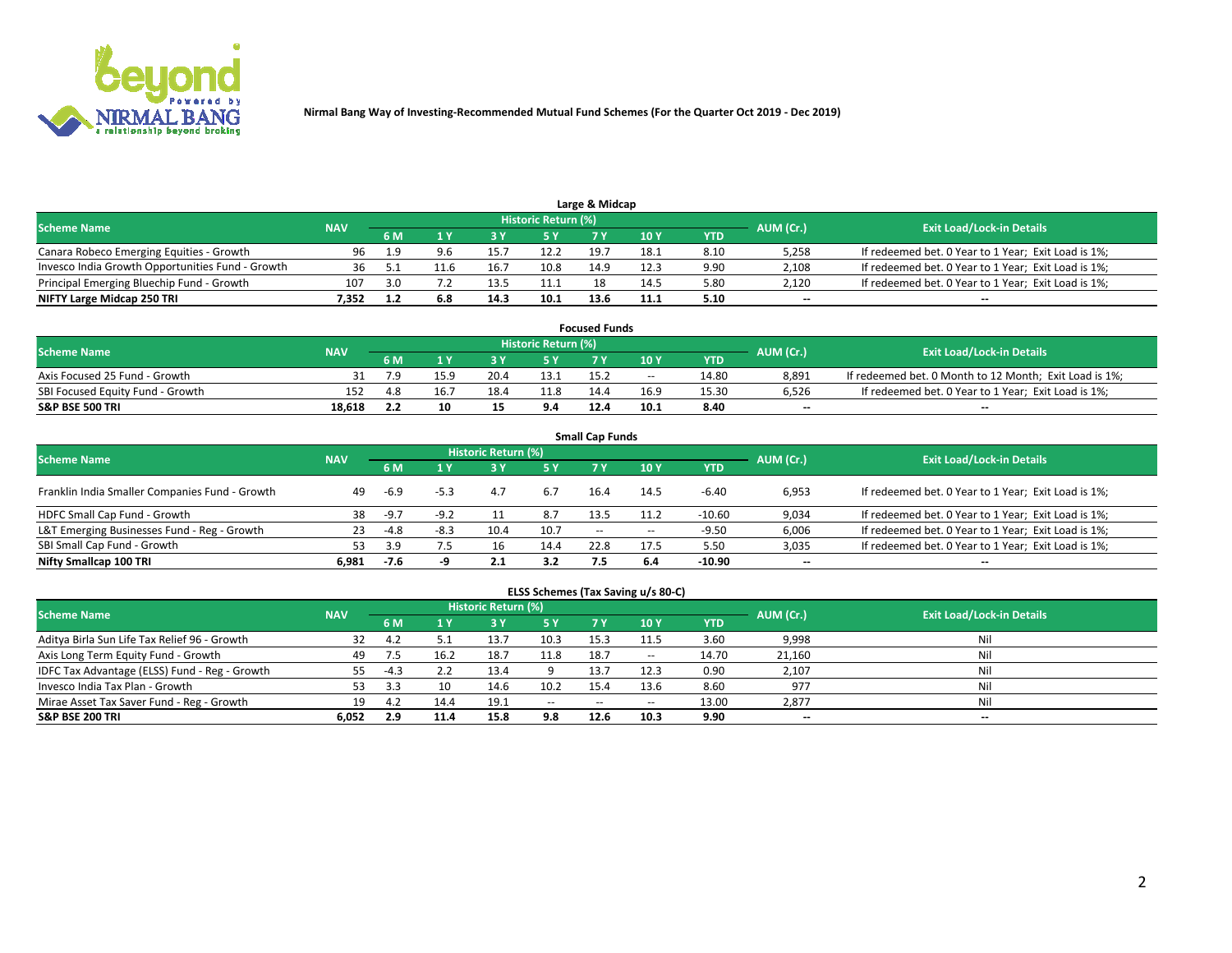

| <b>Contra/Value Fund</b>                  |            |           |                                  |      |      |      |      |      |        |                                                     |  |  |  |
|-------------------------------------------|------------|-----------|----------------------------------|------|------|------|------|------|--------|-----------------------------------------------------|--|--|--|
| <b>Scheme Name</b>                        | <b>NAV</b> | AUM (Cr.) | <b>Exit Load/Lock-in Details</b> |      |      |      |      |      |        |                                                     |  |  |  |
|                                           |            | 6 M       |                                  |      | 5 Y  | 7 V  | 10Y  | YTD  |        |                                                     |  |  |  |
| Kotak India EQ Contra Fund - Reg - Growth | 55.        |           | 10.9                             | 16.3 | 9.7  | 13.1 | 10.7 | 9.30 | 883    | If redeemed bet. 0 Year to 1 Year; Exit Load is 1%; |  |  |  |
| Invesco India Contra Fund - Growth        | 49         | 0.7       |                                  | 15.4 | 10.8 | 16   | 12.6 | 4.70 | 4,558  | If redeemed bet. 0 Year to 1 Year; Exit Load is 1%; |  |  |  |
| UTI Value Opportunities Fund - Growth     |            | 3.9       | 10.4                             | 12.6 | -6.1 | 10.3 | 10.3 | 9.30 | 4,542  | If redeemed bet. 0 Year to 1 Year; Exit Load is 1%; |  |  |  |
| Nippon India Value Fund - Growth          | 74         | $-0.8$    |                                  | 13.4 | 8.2  | 11.9 | 10.4 | 4.50 | 3,129  | If redeemed bet. 0 Year to 1 Year; Exit Load is 1%; |  |  |  |
| <b>S&amp;P BSE 500 TRI</b>                | 18,618     |           | 10                               |      | 9.4  | 12.4 | 10.1 | 8.40 | $\sim$ | $- -$                                               |  |  |  |

| Sector/Thematic                                                           |            |        |      |                     |           |       |                          |            |                          |                                                        |  |  |  |
|---------------------------------------------------------------------------|------------|--------|------|---------------------|-----------|-------|--------------------------|------------|--------------------------|--------------------------------------------------------|--|--|--|
| <b>Scheme Name</b>                                                        | <b>NAV</b> |        |      | Historic Return (%) |           |       |                          |            | AUM (Cr.)                | <b>Exit Load/Lock-in Details</b>                       |  |  |  |
|                                                                           |            | 6 M    | 1 Y  | 73 Y                | <b>5Y</b> | 7 Y   | 10Y                      | <b>YTD</b> |                          |                                                        |  |  |  |
| Canara Robeco Consumer Trends Fund - Reg -<br>Growth                      | 43         | 7.8    | 14.7 | 19.1                | 11.7      | 14.8  | 14.8                     | 12.80      | 371                      | If redeemed bet. 0 Year to 1 Year; Exit Load is 1%;    |  |  |  |
| Mirae Asset Great Consumer Fund - Growth                                  | 37         | 7.6    | 9.5  | 19.6                | 12.1      | 15.7  | $\overline{\phantom{a}}$ | 7.90       | 952                      | If redeemed bet. 0 Year to 1 Year; Exit Load is 1%;    |  |  |  |
| ICICI Prudential Technology Fund - Growth                                 | 58         | $-1.2$ | 5.7  | 14.9                | 8.3       | 17.1  | 15.2                     | 2.80       | 412                      | If redeemed bet. 0 Day to 15 Day; Exit Load is 1%;     |  |  |  |
| Nippon India Pharma Fund - Growth                                         | 151        | 6.0    | 2.5  | 5.2                 | 4.1       | 11.7  | 13.3                     | 0.70       | 2,434                    | If redeemed bet. 0 Year to 1 Year; Exit Load is 1%;    |  |  |  |
| BNP Paribas India Consumption Fund - Reg - Growth                         | 13         | 9.8    | 18.9 | $- -$               | $- -$     | $- -$ | $- -$                    | 17.40      | 453                      | If redeemed bet. 0 Month to 12 Month; Exit Load is 1%; |  |  |  |
| ICICI Prudential Banking and Financial Services Fund -<br>Retail - Growth | 69         | 1.0    | 14.9 | 19.4                | 13.1      | 17.2  | 16.8                     | 13.40      | 3,632                    | If redeemed bet. 0 Day to 15 Day; Exit Load is 1%;     |  |  |  |
| <b>S&amp;P BSE 500 TRI</b>                                                | 18.618     | 2.2    | 10   |                     | 9.4       | 12.4  | 10.1                     | 8.40       | $\overline{\phantom{a}}$ | $\overline{\phantom{a}}$                               |  |  |  |

| <b>Dynamic Asset Allocation Funds</b>                      |            |     |      |                     |               |        |                 |            |                          |                                                          |  |  |  |
|------------------------------------------------------------|------------|-----|------|---------------------|---------------|--------|-----------------|------------|--------------------------|----------------------------------------------------------|--|--|--|
| Scheme Name                                                | <b>NAV</b> |     |      | Historic Return (%) |               |        |                 |            | AUM (Cr.)                | <b>Exit Load/Lock-in Details</b>                         |  |  |  |
|                                                            |            | 6 M |      | 3Y                  | 5 Y           |        | 10 <sub>Y</sub> | <b>YTD</b> |                          |                                                          |  |  |  |
| ICICI Prudential Balanced Advantage Fund - Reg -<br>Growth | 38         | 5.2 |      |                     | 9.3           | 12     |                 | 10.40      | 28,383                   | If redeemed bet. 0 Year to 1 Year; Exit Load is 1%;      |  |  |  |
| Invesco India Dynamic Equity Fund - Growth                 | 30         | 2.7 | 9.9  | 11.8                | 8.2           | 11.9   | 10.1            | 9.00       | 912                      | If redeemed bet. 0 Month to 3 Month; Exit Load is 0.25%; |  |  |  |
| Nippon India Balanced Advantage Fund - Growth              | 94         |     | 8.6  |                     | 8.1           | 11.3   | 10.5            | 7.70       | 2,612                    | If redeemed bet. 0 Month to 12 Month; Exit Load is 1%;   |  |  |  |
| SBI Dynamic Asset Allocation Fund - Reg - Growth           | 14         | 2.9 | 5.9  | 11.3                | $\sim$ $\sim$ | $\sim$ | $\sim$          | 5.80       | 676                      | If redeemed bet. 0 Month to 12 Month; Exit Load is 1%;   |  |  |  |
| NIFTY 50 Hybrid Composite Debt 65:35 Index                 | 10,541     | 3.8 | 13.3 | 13.5                | 9.3           | 11.1   | 9.8             | 12.40      | $\overline{\phantom{a}}$ | --                                                       |  |  |  |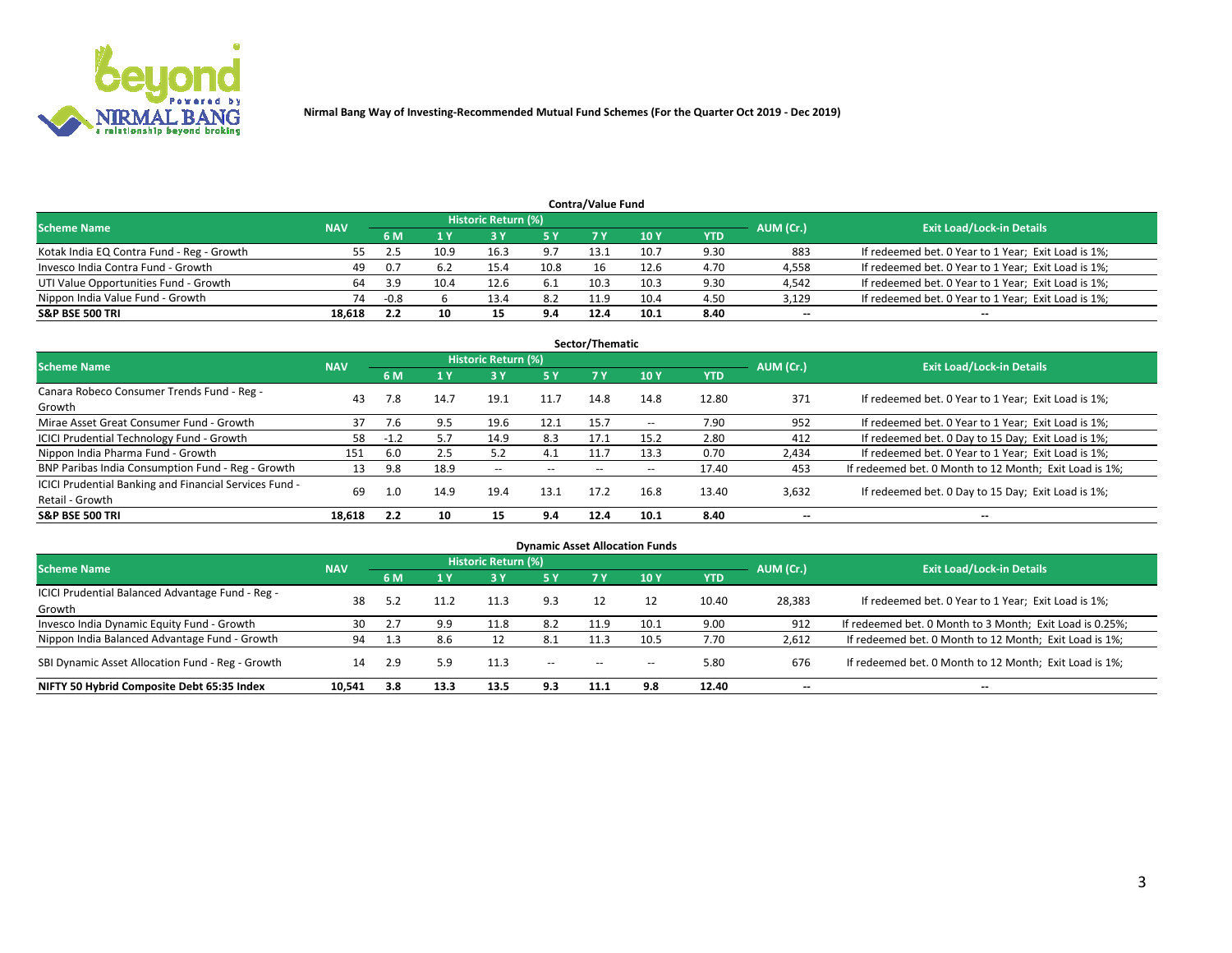

**Nirmal Bang Way of Investing-Recommended Mutual Fund Schemes (For the Quarter Oct 2019 - Dec 2019)**

|                                                 |            |        |      |                            |        | <b>Hybrid Aggressive</b> |                 |       |           |                                                        |
|-------------------------------------------------|------------|--------|------|----------------------------|--------|--------------------------|-----------------|-------|-----------|--------------------------------------------------------|
| <b>Scheme Name</b>                              | <b>NAV</b> |        |      | <b>Historic Return (%)</b> |        |                          |                 |       | AUM (Cr.) | <b>Exit Load/Lock-in Details</b>                       |
|                                                 |            | 6 M    | 1 Y  | 3 Y                        | '5 Y.  |                          | 10 <sub>1</sub> | YTD   |           |                                                        |
| HDFC Hybrid Equity Fund - Growth                | 55         | $-0.2$ |      | 9.8                        | 5.1    | 9.9                      | 8.2             | 7.00  | 20,926    | If redeemed bet. 0 Year to 1 Year; Exit Load is 1%;    |
| ICICI Prudential Equity & Debt Fund - Growth    | 139        |        | 9.4  | 10.8                       | 9.3    | 13.9                     | 13.3            | 8.20  | 23,501    | If redeemed bet. 0 Year to 1 Year; Exit Load is 1%;    |
| Mirae Asset Hybrid - Equity Fund - Reg - Growth | 16         | 3.0    | 11.9 | 13.9                       | $\sim$ | $- -$                    | $- -$           | 11.10 | 3,005     | If redeemed bet. 0 Year to 1 Year; Exit Load is 1%;    |
| SBI Equity Hybrid Fund - Growth                 | 145        |        |      | 13.8                       | 10.3   | 14.5                     | 11.8            | 12.80 | 31,248    | If redeemed bet. 0 Month to 12 Month; Exit Load is 1%; |
| Canara Robeco Equity Hybrid Fund - Growth       | 168        | 3.8    | 12.4 | 13.1                       | 9.6    |                          | 12.2            | 11.40 | 2,701     | If redeemed bet. 0 Year to 1 Year; Exit Load is 1%;    |
| NIFTY 50 Hybrid Composite Debt 65:35 Index      | 10,541     | 3.8    | 13.3 | 13.5                       | 9.3    | 11.1                     | 9.8             | 12.40 | $\sim$    | $\sim$                                                 |

| <b>Arbitrage Fund</b>                      |            |     |     |  |           |                                  |  |      |        |                                                          |  |  |  |  |
|--------------------------------------------|------------|-----|-----|--|-----------|----------------------------------|--|------|--------|----------------------------------------------------------|--|--|--|--|
| Scheme Name                                | <b>NAV</b> |     |     |  | AUM (Cr.) | <b>Exit Load/Lock-in Details</b> |  |      |        |                                                          |  |  |  |  |
|                                            |            | 1 M | I M |  | 1 V       |                                  |  | YTD  |        |                                                          |  |  |  |  |
| IDFC Arbitrage Fund - Reg - Growth         |            |     |     |  | 6.2       | b.7                              |  | 6.20 | 11.895 | If redeemed bet. 0 Month to 1 Month; Exit Load is 0.25%; |  |  |  |  |
| Kotak Equity Arbitrage Fund - Reg - Growth | 28         | 4.4 |     |  | 6.2       |                                  |  | 6.10 | 17,363 | If redeemed bet. 0 Day to 30 Day; Exit Load is 0.25%;    |  |  |  |  |
| Nippon India Arbitrage Fund - Growth       | 20         |     |     |  |           |                                  |  | 6.20 | 10.224 | If redeemed bet. 0 Month to 1 Month; Exit Load is 0.25%; |  |  |  |  |

| <b>Equity Saver</b>                      |            |     |     |                     |                          |        |       |       |                          |                                                        |  |  |  |  |
|------------------------------------------|------------|-----|-----|---------------------|--------------------------|--------|-------|-------|--------------------------|--------------------------------------------------------|--|--|--|--|
| <b>Scheme Name</b>                       | <b>NAV</b> |     |     | Historic Return (%) |                          |        |       |       |                          | <b>Exit Load/Lock-in Details</b>                       |  |  |  |  |
|                                          |            | 6 M |     |                     | 5 Y                      |        | 10Y   | YTD   | AUM (Cr.)                |                                                        |  |  |  |  |
| Axis Equity Saver Fund - Reg - Growth    | 13         |     | 8.8 | 9.9                 | $\sim$                   | $\sim$ | $- -$ | 8.20  | 813                      | If redeemed bet. 0 Month to 12 Month; Exit Load is 1%; |  |  |  |  |
| <b>HDFC Equity Savings Fund - Growth</b> |            |     | 59  |                     |                          |        | 8.9   | 5.30  | 4,503                    | If redeemed bet. 0 Year to 1 Year; Exit Load is 1%;    |  |  |  |  |
| Kotak Equity Savings Fund - Reg - Growth |            |     | 8.3 |                     | 7.8                      | $\sim$ | $- -$ | 7.70  | 1,869                    | If redeemed bet. 0 Year to 1 Year; Exit Load is 1%;    |  |  |  |  |
| CRISIL Hybrid 50+50 - Moderate Index*    | $- -$      |     | --  |                     | $\overline{\phantom{a}}$ | --     | --    | $- -$ | $\overline{\phantom{m}}$ | $- -$                                                  |  |  |  |  |

|                                  |            |                   |     |                     |     | <b>Liquid Funds</b> |            |                 |           |                                  |
|----------------------------------|------------|-------------------|-----|---------------------|-----|---------------------|------------|-----------------|-----------|----------------------------------|
| <b>Scheme Name</b>               | <b>NAV</b> |                   |     | Historic Return (%) |     |                     | <b>YTM</b> | <b>Avg</b>      | AUM (Cr.) | <b>Exit Load/Lock-in Details</b> |
|                                  |            | $4 \, \mathrm{W}$ | ' W | -M                  | 3 M | 1Y                  |            | <b>Maturity</b> |           |                                  |
| Axis Liquid Fund - Growth        | 2.161      | 5.0               |     |                     | 5.5 |                     | 3.26       | 0.09            | 30,628    | *Ref Footnote                    |
| IDFC Cash Fund - Reg - Growth    | 2.358      | -4.8              | 4.9 | 4.9                 | 57  |                     | 04.د       | 0.10            | 11,140    | *Ref Footnote                    |
| Kotak Liguid Fund - Reg - Growth | 3.944      | 4.9               |     |                     |     |                     |            | 0.11            | 30,493    | *Ref Footnote                    |
| <b>CRISIL Liquid Fund Index</b>  | $\sim$     |                   |     | 5.6                 | 5.8 | $\sim$              | $\sim$     | $- -$           | $- -$     | $- -$                            |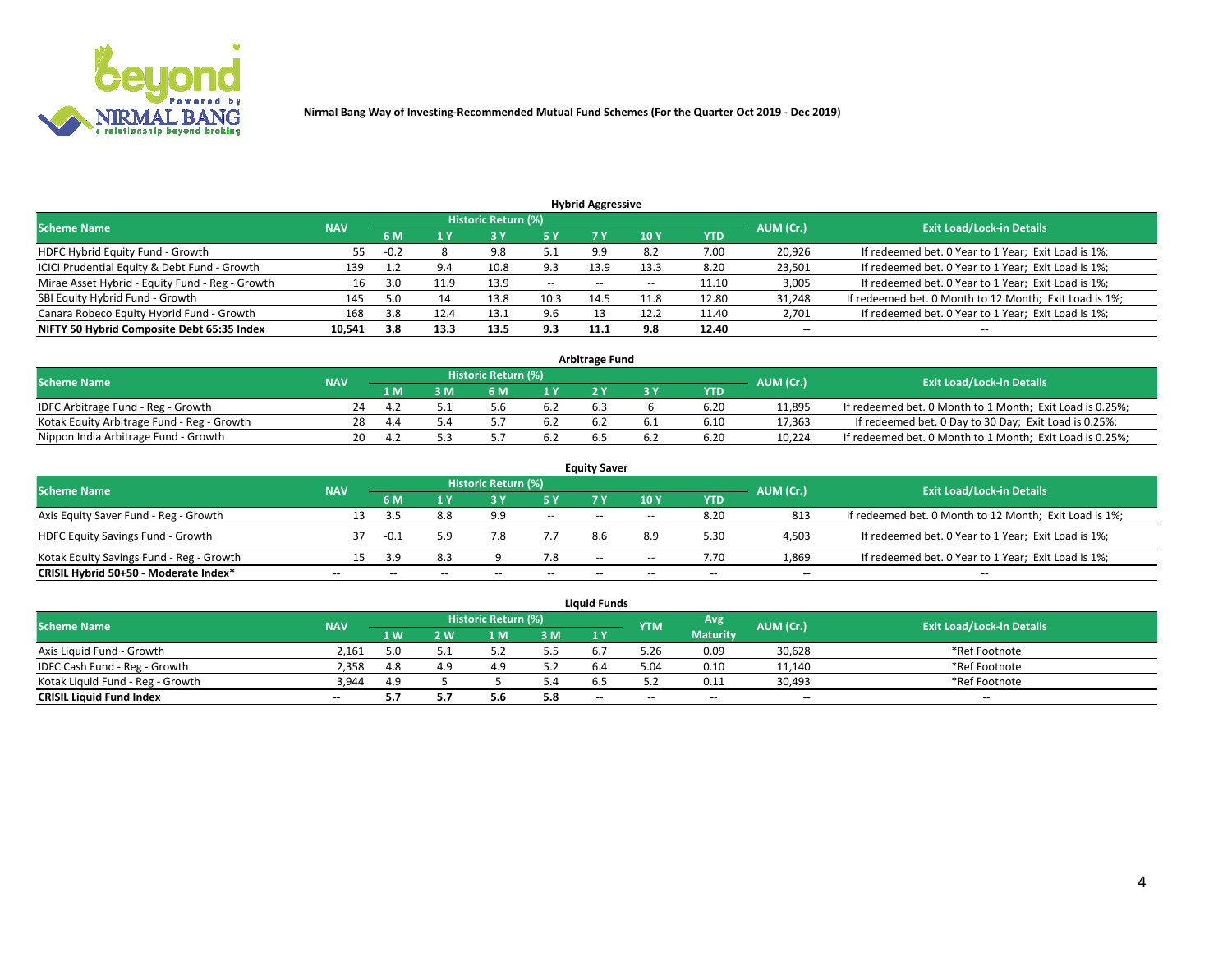

**Nirmal Bang Way of Investing-Recommended Mutual Fund Schemes (For the Quarter Oct 2019 - Dec 2019)**

| <b>Ultra Short Fund</b>                       |            |       |     |                     |        |       |            |                 |           |                                  |  |  |  |  |
|-----------------------------------------------|------------|-------|-----|---------------------|--------|-------|------------|-----------------|-----------|----------------------------------|--|--|--|--|
| <b>Scheme Name</b>                            | <b>NAV</b> |       |     | Historic Return (%) |        |       | <b>YTM</b> | Avg             | AUM (Cr.) | <b>Exit Load/Lock-in Details</b> |  |  |  |  |
|                                               |            | 1 M'  | 3 M | 6 M                 | 1 Y    | 3 Y   |            | <b>Maturity</b> |           |                                  |  |  |  |  |
| IDFC Ultra Short Term Fund - Reg - Growth     |            | -4.9  | 6.9 |                     | 8.1    | $- -$ | .69 د      | 0.47            | 4,369     | Nil                              |  |  |  |  |
| Sundaram Ultra Short Term Fund - Reg - Growth |            | - 3 h | 5.b | 6.2                 | $\sim$ | $-$   |            | 0.43            | 344       | Nil                              |  |  |  |  |
| L&T Ultra Short Term Fund - Growth            |            | 4.4   |     |                     |        |       | 5.35       | 0.40            | 2,782     | Nil                              |  |  |  |  |
| <b>NIFTY Ultra Short Duration Debt Index</b>  | 3,994      | 5.5   | 6.8 |                     | 7.9    |       | --         | $-$             | $- -$     | $- -$                            |  |  |  |  |

| <b>Money Market Fund</b>                                   |            |     |     |                     |        |    |            |                 |           |                                  |  |  |  |  |
|------------------------------------------------------------|------------|-----|-----|---------------------|--------|----|------------|-----------------|-----------|----------------------------------|--|--|--|--|
| <b>Scheme Name</b>                                         | <b>NAV</b> |     |     | Historic Return (%) |        |    | <b>YTM</b> | 'Avg            | AUM (Cr.) | <b>Exit Load/Lock-in Details</b> |  |  |  |  |
|                                                            |            | 1 M | 3 M | 6 M                 | 1 Y    | 3Y |            | <b>Maturity</b> |           |                                  |  |  |  |  |
| Aditya Birla Sun Life Money Manager Fund - Reg -<br>Growth | 265        |     |     | 7.6                 | 8.1    |    | 5.53       | 0.36            | 11,145    | Nil                              |  |  |  |  |
| Franklin India Savings Fund - Growth                       | 36         | 4.9 |     | 8.1                 | 8.6    |    | 5.52       | 0.38            | 5,072     | Nil                              |  |  |  |  |
| Nippon India Money Market Fund - Growth                    | 2.985      |     | 6.8 | 7.6                 | 8.2    |    | 5.43       | 0.33            | 3,739     | Nil                              |  |  |  |  |
| <b>CRISIL Liquid Fund Index</b>                            | $- -$      | 5.6 | 5.8 | 6.2                 | $\sim$ | -- | --         | $\sim$          | $\sim$    | $\sim$                           |  |  |  |  |

| <b>Short Term Fund</b>                          |            |      |     |                     |     |            |            |                 |           |                                  |  |  |  |  |
|-------------------------------------------------|------------|------|-----|---------------------|-----|------------|------------|-----------------|-----------|----------------------------------|--|--|--|--|
| <b>Scheme Name</b>                              | <b>NAV</b> |      |     | Historic Return (%) |     |            | <b>YTM</b> | Avg             | AUM (Cr.) | <b>Exit Load/Lock-in Details</b> |  |  |  |  |
|                                                 |            | 1 M  | 3 M | 6 M                 | 1 Y | <b>3 Y</b> |            | <b>Maturity</b> |           |                                  |  |  |  |  |
| Axis Short Term Fund - Growth                   |            |      |     | 10.2                | 9.8 |            | 6.54       | 2.40            | 3,674     | Nil                              |  |  |  |  |
| HDFC Short Term Debt Fund - Growth              | 22         | -4.1 | 9.9 | 10.2                | 9.7 |            | 6.99       | 3.04            | 9,702     | Nil                              |  |  |  |  |
| IDFC Bond Fund - Short Term Plan - Reg - Growth | 41         |      | 8.8 | 9.8                 | 9.8 |            | 6.51       | 2.12            | 11,356    | Nil                              |  |  |  |  |
| Kotak Bond Short Term Fund - Reg - Growth       |            |      |     | 9.4                 | 9.5 |            | 7.03       | 3.10            | 10,397    | Nil                              |  |  |  |  |
| L&T Short Term Bond Fund - Reg - Growth         | 19.        |      | 8.4 | ΩC                  | 9.3 |            | 6.35       | 2.18            | 5,025     | Nil                              |  |  |  |  |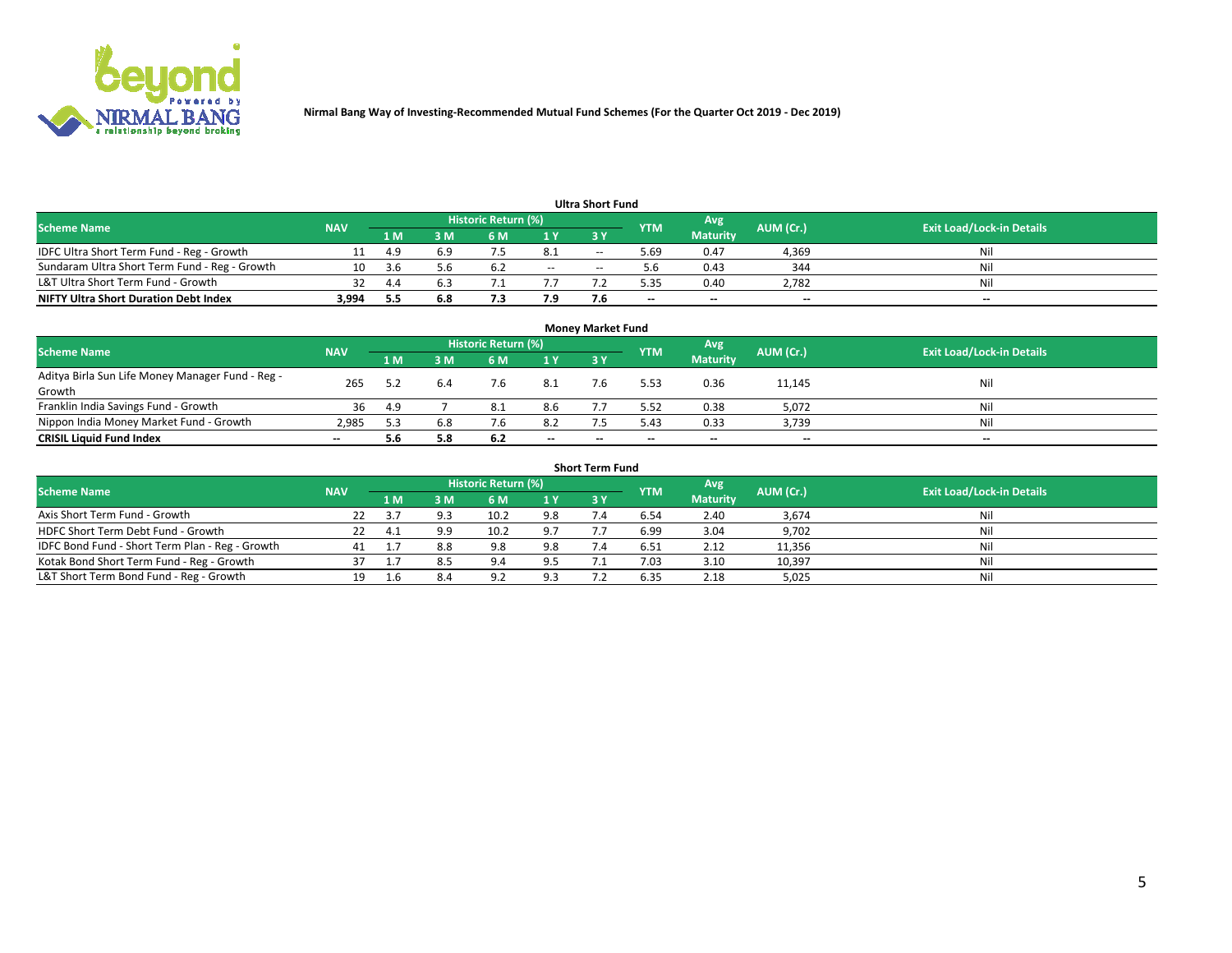

| <b>Low Duration Fund</b>                  |            |     |     |                     |                |           |            |                 |           |                                  |  |  |  |  |
|-------------------------------------------|------------|-----|-----|---------------------|----------------|-----------|------------|-----------------|-----------|----------------------------------|--|--|--|--|
| <b>Scheme Name</b>                        | <b>NAV</b> |     |     | Historic Return (%) |                |           | <b>YTM</b> | Avg             | AUM (Cr.) | <b>Exit Load/Lock-in Details</b> |  |  |  |  |
|                                           |            | 1 M | ያ M | 6 M                 | 1 <sub>V</sub> | <b>3V</b> |            | <b>Maturity</b> |           |                                  |  |  |  |  |
| Axis Treasury Advantage Fund - Growth     | 2.218      | 4.6 |     | 8.6                 | 8.9            |           | 5.87       | 0.85            | 4.128     | Nil                              |  |  |  |  |
| Canara Robeco Savings Fund - Reg - Growth |            |     |     |                     | 8.1            |           | 69.ز       | 0.79            | 1,263     | Nil                              |  |  |  |  |
| IDFC Low Duration Fund - Reg - Growth     | 28         |     |     | $\circ$             | 8.4            |           | 5.81       | 0.90            | 5,204     | Nil                              |  |  |  |  |

| <b>Banking &amp; PSU Bond Funds</b>            |            |            |      |                            |      |           |                 |                 |           |                                  |  |  |  |  |
|------------------------------------------------|------------|------------|------|----------------------------|------|-----------|-----------------|-----------------|-----------|----------------------------------|--|--|--|--|
| <b>Scheme Name</b>                             | <b>NAV</b> |            |      | <b>Historic Return (%)</b> |      |           | <b>YTM</b>      | Avg             | AUM (Cr.) | <b>Exit Load/Lock-in Details</b> |  |  |  |  |
|                                                |            | 1 M        | sм   | 6 M                        | 71 Y | <b>3Y</b> |                 | <b>Maturity</b> |           |                                  |  |  |  |  |
| HDFC Banking and PSU Debt Fund - Reg - Growth  |            | Ιq         |      | 10.7                       | 10.2 |           | $^{\prime}$ .18 | 3.08            | 4.291     | Ni                               |  |  |  |  |
| Kotak Banking and PSU Debt Fund - Reg - Growth | 46         |            | 10.2 | 10.4                       | 10.8 |           | 6.97            | 3.88            | 3,553     | Ni                               |  |  |  |  |
| IDFC Banking & PSU Debt Fund - Reg - Growth    |            | <u>ሰ</u> 5 |      |                            | 11.2 |           | 6.67            | 3.02            | 12.187    | Ni                               |  |  |  |  |

| <b>Corporate Bond Funds</b>                                                                                                   |       |      |      |      |      |            |      |                 |        |                                                         |  |  |  |  |
|-------------------------------------------------------------------------------------------------------------------------------|-------|------|------|------|------|------------|------|-----------------|--------|---------------------------------------------------------|--|--|--|--|
| Historic Return (%)<br>Avg<br>AUM (Cr.)<br><b>Exit Load/Lock-in Details</b><br><b>Scheme Name</b><br><b>NAV</b><br><b>YTM</b> |       |      |      |      |      |            |      |                 |        |                                                         |  |  |  |  |
|                                                                                                                               |       | 1 M  | 8 M  | 6 M  | 1 Y  | <b>3 Y</b> |      | <b>Maturity</b> |        |                                                         |  |  |  |  |
| ICICI Prudential Corporate Bond Fund - Reg - Growth                                                                           | 20    | -4.6 | 9.2  | 9.7  | 9.9  |            | 6.8  | 2.58            | 11,096 | Nil                                                     |  |  |  |  |
| L&T Triple Ace Bond Fund - Reg - Growth                                                                                       |       |      | 10.7 | 11.4 | 12.2 | 6.8        | 7.51 | 8.48            | 2,047  | If redeemed bet. 0 Month to 3 Month; Exit Load is 0.5%; |  |  |  |  |
| Kotak Corporate Bond Fund - Std - Growth                                                                                      | 2,639 |      | 8.5  | 9.6  | 9.7  |            | 6.42 | 1.58            | 3,801  | Nil                                                     |  |  |  |  |

| <b>Credit Risk Fund</b>                           |            |        |      |                            |     |     |            |                 |           |                                                           |  |  |  |
|---------------------------------------------------|------------|--------|------|----------------------------|-----|-----|------------|-----------------|-----------|-----------------------------------------------------------|--|--|--|
| <b>Scheme Name</b>                                | <b>NAV</b> |        |      | <b>Historic Return (%)</b> |     |     | <b>YTM</b> | 'Avg            | AUM (Cr.) | <b>Exit Load/Lock-in Details</b>                          |  |  |  |
|                                                   |            | 1 M    | 3 M  | 6 M                        | 1 Y | 3Y  |            | <b>Maturity</b> |           |                                                           |  |  |  |
| <b>ICICI Prudential Credit Risk Fund - Growth</b> |            | 4.9    | 11.6 | 10.4                       | 9.3 | 7.b | 9.2        | 2.15            | 11,707    | If redeemed bet. 0 Year to 1 Year; Exit Load is 1%;       |  |  |  |
| Kotak Credit Risk Fund - Reg - Growth             |            | _ 3 U  | 10   | 9.9                        | 8.9 |     |            | 2.68            | 4,979     | If redeemed bet. 0 Year to 1 Year; Exit Load is 1%;       |  |  |  |
|                                                   |            |        |      |                            |     |     |            |                 |           | If redeemed bet. 0 Month to 12 Month; Exit Load is 3%; If |  |  |  |
| SBI Credit Risk Fund - Growth                     |            | $-3.8$ | 6.8  | 6.8                        | 6.4 |     | 8.66       | 2.41            | 5,109     | redeemed bet. 12 Month to 24 Month; Exit Load is 1.5%; If |  |  |  |
|                                                   |            |        |      |                            |     |     |            |                 |           | redeemed bet. 24 Month to 36 Month; Exit Load is 0.75%;   |  |  |  |